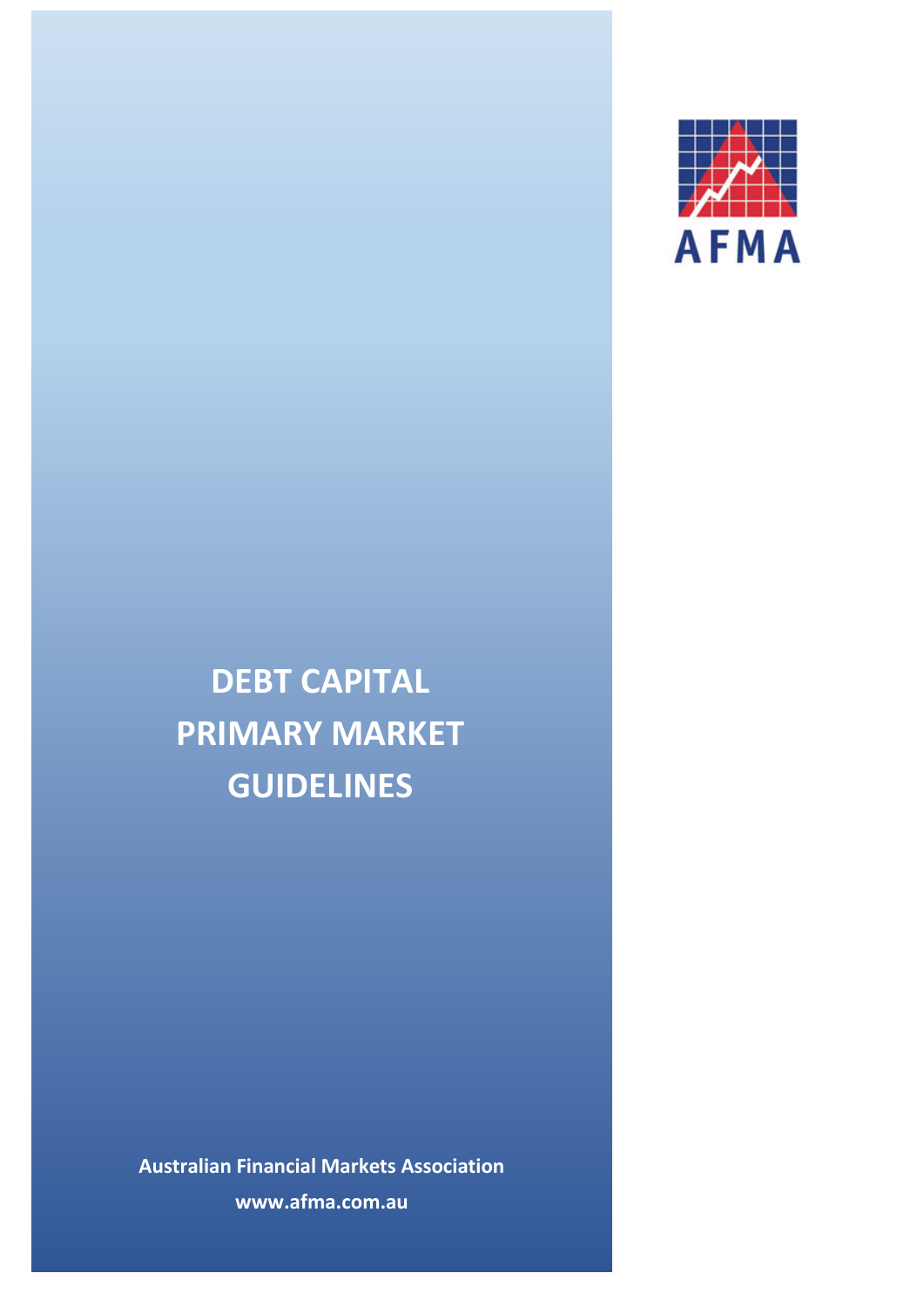# **DEBT CAPITAL PRIMARY MARKET GUIDELINES**

*Version 1.0 December 2021*

# **Australian Financial Markets Association**

**Enquiries**

Telephone: + 61 2 9776 7900

Email[: info@afma.com.au](mailto:info@afma.com.au)

GPO Box 3655 Sydney NSW 2001

*Copyright in this publication is owned by the Australian Financial Markets Association.*

*The Guidelines are distributed on the condition and understanding that AFMA is not engaged in providing any legal, accounting or other professional advice or services.*

*Members and any other organisation or individual following the Guidelines should satisfy themselves as to applicability to their specific circumstances. AFMA expressly disclaims liability for the consequences of any action or inaction taken as a result of following these Guidelines.*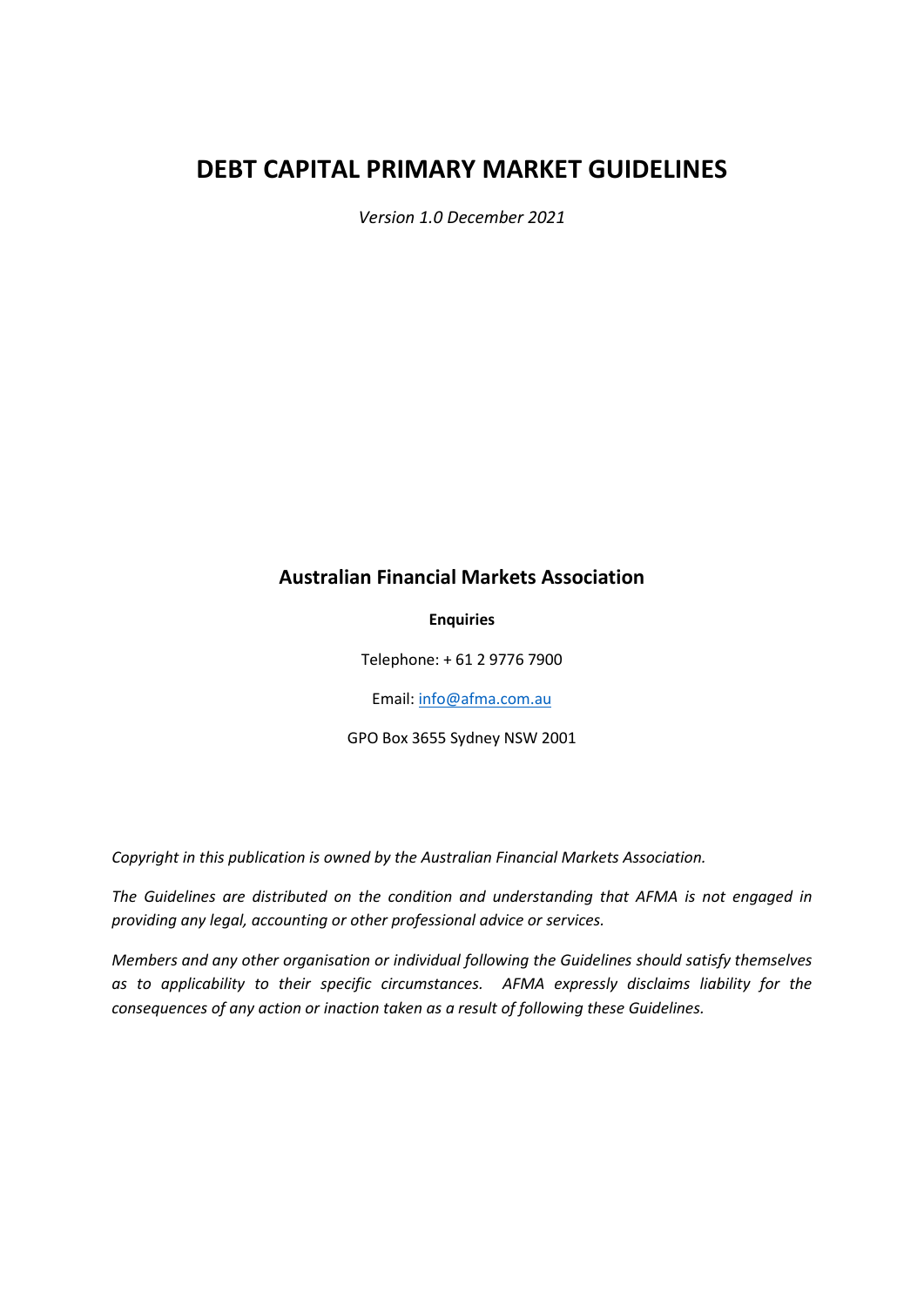# **Debt Capital Primary Market Guidelines**

# **1. Purpose of Guidelines**

These Debt Capital Market Primary Market Guidelines are directed to institutional debt syndication distributions. These guidelines are relevant to primary market issuance practice and should be read in conjunction with the Debt Capital Market Primary Market Conventions. The Debt Capital Market Primary Market Conventions are separate to the Credit Product Conventions, which relate to secondary market trading activity in credit products including those issued under these guidelines.

These industry Guidelines sit within the broader context of law and administrative rules and guidance provided by the Australian Securities and Investments Commission (ASIC). ASIC has published several guides providing their interpretation of the law relevant to debt capital market practices, including Regulatory Guide 181 on handling conflicts of interest by licensees and Report 668 Allocations in debt capital market transactions. These Guidelines are not intended to duplicate ASIC guidance and should be understood in conjunction with ASIC views and the law. In addition, competition law administered by the Australian Competition and Consumer Commission (ACCC) also has high importance when competitors come together in a syndicate to provide their services to an issuer and is an area to which careful attention should be paid.

# **2. AFMA Code of Conduct**

AFMA promotes efficiency, integrity and professionalism in Australia's financial markets. The AFMA Code of Conduct (Code) clearly articulates the ethical principles for minimum acceptable standards of behaviour and supports responsible decision making by firms and individuals engaged in financial markets activities.

All AFMA Financial Markets Members and Partner Members<sup>[1](#page-2-0)</sup> are expected to observe the Code and operate with integrity, professionalism and competence. The Code is designed to support behaviours that put the interests of clients, the firm and the wider community ahead of personal or individual interests and promotes confident participation by users in Australia's OTC markets.

The Code is presented in two parts – the [Ethical Principles](http://www.afma.com.au/afmawr/_assets/main/LIB90010/Code%20of%20Conduct%20-%20ETHICAL%20PRINCIPLES.pdf) and the [Guidelines.](http://www.afma.com.au/afmawr/_assets/main/LIB90010/Code%20of%20Conduct%20-%20GUIDELINES.pdf)

Market participants are reminded that they are generally expected to observe and adhere to the market standards and conventions as set out below when conducting market transactions.

# **3. Handling inside information and market soundings**

This section sets out guidelines for members on:

- a) the handling of inside information; and
- b) how market soundings are conducted.

<span id="page-2-0"></span><sup>1</sup> As defined in the AFMA Constitution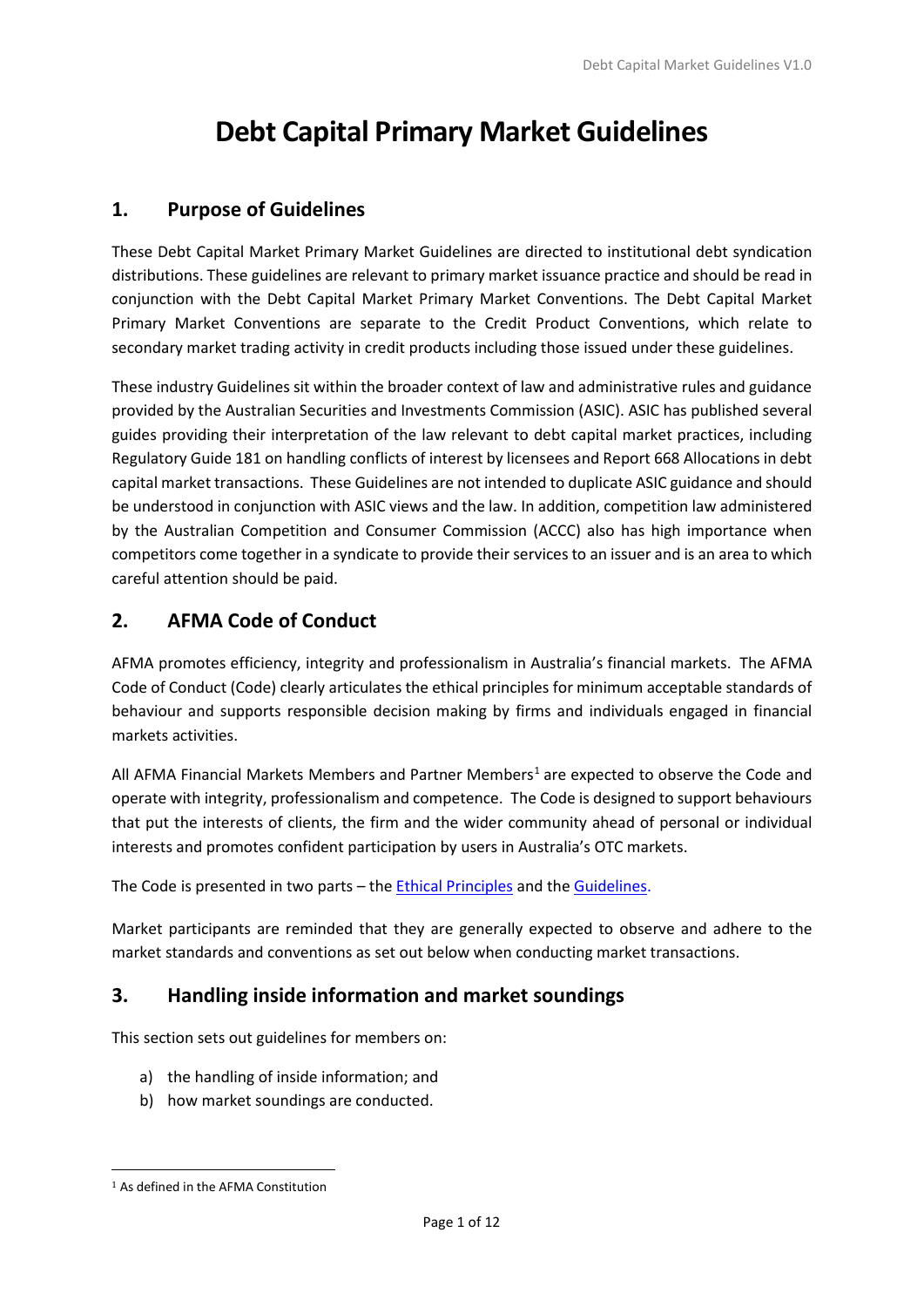#### **3.1. Inside information**

Inside information is information in relation to which the following circumstances arise:

- a) the information is not generally available; and
- b) if the information were generally available, a reasonable person would expect it to have a material effect on the price or value of particular securities.

The fundamental characteristic of inside information is that it is price sensitive. Price sensitivity is determined by meeting the following criteria:

- a) where a reasonable person would be taken to expect information to have a material effect on the price or value of particular securities; and
- b) the information would influence (or would be likely to influence) persons who commonly acquire securities in deciding whether or not to acquire or dispose of the first-mentioned securities.

Accordingly, members should be aware that any price sensitive information that is not generally available may amount to inside information. The fact that information is confidential information does not, of itself, mean that the information is also inside information. The two terms should not be confused. In general terms, information is confidential if it is not generally available. For confidential information to also be inside information, it must possess the quality of price sensitivity.

#### **3.2. Documented procedures**

Members should have documented policies and procedures that address behaviours around the handling of inside information. These should:

- a) explain how to identify inside information in the context of a particular transaction;
- b) cover disclosure on a need-to-know basis; and
- c) have secure environments and information protection.

Staff of members should agree to comply with these policies and procedures in their terms of employment, and this should be reinforced in staff inductions and ongoing training.

These policies and procedures should describe and be supported by appropriate information management arrangements between "private-side" investment banking personnel and "public-side" sales and trading personnel, such as through physical and system information barriers. Members should have systems in place that record personnel with access to price sensitive information which lists transaction deal team by name. Other staff with likely access to inside information, but who may not necessarily access it, may be mentioned by class rather than listed individually. This includes staff involved in internal committees (or who are involved in senior oversight), or who have an administrative, support or risk management functions (including legal and compliance, conflict management, internal audit, risk, word processing, printing, photocopying and IT administrators).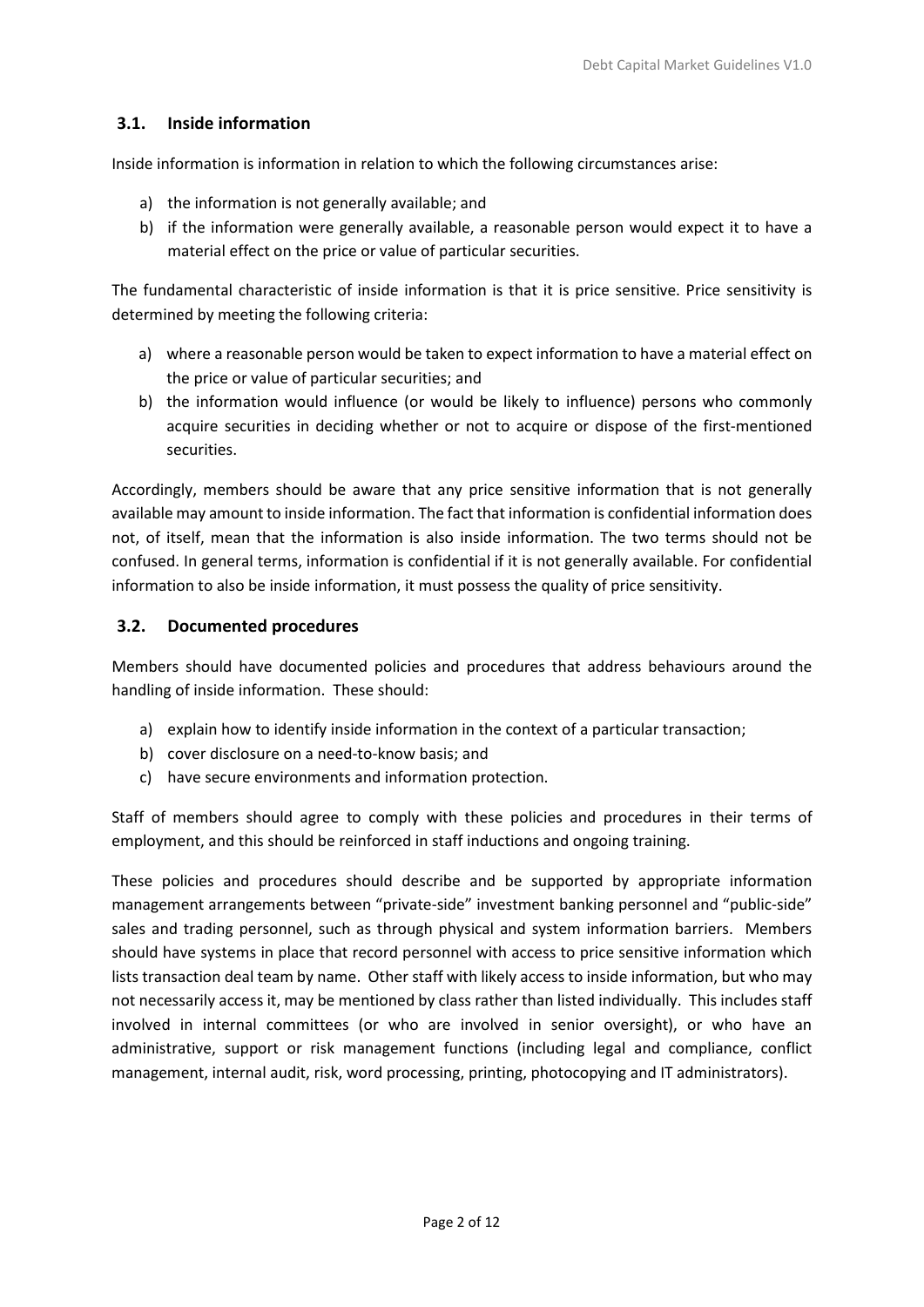#### **3.3. Market Soundings**

#### **3.3.1. Definition of Market Soundings**

Market soundings is the term given to discussions with potential investors, public-side sales or trading personnel, which take place prior to announcement of an actual or imminent debt capital markets transaction, to ascertain interest and/or preferences for a potential new debt capital markets transaction that may involve disclosure of inside information to potential investors, public-side sales or trading personnel.

Where the market sounding involves disclosure of inside information to a public-side employee of the member, the member's own wall crossing and information barrier policies and procedures must be followed.

#### **3.3.2. Market Soundings and Inside Information**

Consideration of whether to carry out a market sounding needs to involve the identification of whether the market sounding is likely to involve disclosure of inside information. Members may find it useful to record the reasons for carrying out a sounding. Appropriate steps should be taken to restrict trading or advising in securities of the issuer by transaction deal team members. In order to avoid tipping off public side sales, trading or research personnel, the security should not be listed on the firm's restricted trading list which is accessible to public side personnel.

#### **3.3.3. Issuer's Approval for Market Soundings**

Members should obtain approval from the issuer before conducting market soundings involving inside information for a proposed debt capital markets transaction by that issuer. Members should discuss with issuers about which, when, and how potential investors will be sounded and the reasons for doing so, in order for an issuer to make a decision on whether or not to approve the sounding. This restriction does not include a member engaging in general discussions as described in Section 2.1 prior to being mandated on a potential debt capital markets transaction by the relevant issuer.

#### **3.3.4. Limit**

Market soundings should be limited to as few potential investors, public-side sales or trading personnel or other interested parties as the member considers reasonably necessary to gauge the level of interest or commitment for the potential debt capital markets transaction. Market soundings should take place as close as reasonably practicable to the relevant proposed issue of debt market securities.

#### **3.3.5. Wall crossing**

Prior to disclosing any inside information involved with a market sounding, members should first confirm with a person from the potential investor institution at an appropriate role or level of seniority whether the potential investor is prepared to be sounded for a potential debt capital markets transaction.

Up to the point when a potential investor agrees to be sounded, they should be approached on a no names basis. The potential investor should confirm that they are prepared to be sounded and to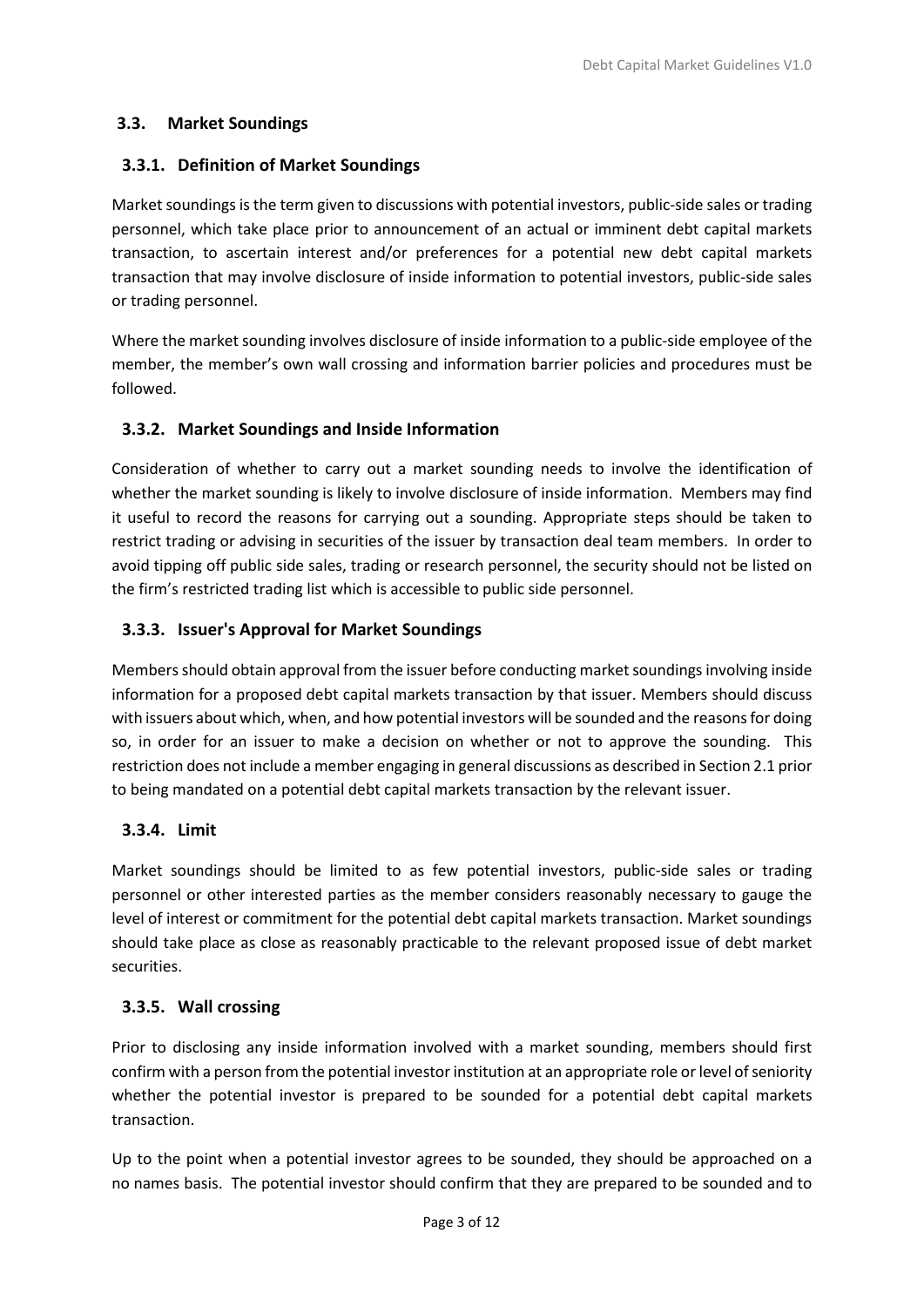receive information that may amount to inside information. The potential investor should also confirm that they would be subject to, and must comply with, all laws and regulations applicable to inside information including the insider trading prohibition in Australia and, to the extent applicable, any corresponding insider trading laws in all relevant jurisdictions. This confirmation should be recorded or documented. Any potential investor who agrees to receive inside information, or information which may amount to inside information, in this way, and is subsequently provided such information, is described as having been 'wall crossed'.

The proposed market sounding should not proceed if the identified person at the potential investor institution does not agree to be wall crossed for a potential debt capital markets transaction.

If any potential investor agrees to be wall crossed for a potential debt capital markets transaction, members should make an appropriate record of such agreement in accordance with members' own internal wall crossing policies and procedures. For any wall crossing, members may consider having the potential investor's verbal agreement scripted, obtaining the potential investor's verbal agreement over a taped line or obtaining written acknowledgement from the potential investor by email or otherwise.

# **4. General Discussions and Investor Meetings**

#### **4.1. General discussions**

In the ordinary course of business, Syndicate and/or Sales may have general discussions with potential investors or other interested parties using information which does not amount to inside information. For example, relating to trends, conditions and developments in the debt capital markets generally (sometimes described as "market colour"). These discussions may include general or routine discussions to gauge their level of interest in securities of an issuer in the absence of any knowledge or confirmation as to an actual or imminent debt capital markets transaction.

The general discussions are not market soundings and the guidelines in Section 1.3 in respect of such discussions do not apply.

#### **4.2. Investor meetings**

When conducting or participating in a periodic investor meeting and/or general marketing for any potential issuer, all information provided at such a meeting must be information which does not amount to inside information. No details of any actual or imminent debt capital markets transaction should be included in the investor meeting materials or discussions.

Members should be aware that in some circumstances the mere scheduling of investor meetings and/or marketing may have a material effect on the price or value of particular securities. To be considered 'generally available', information should be actively disseminated through a channel which can be readily accessed by investors, intermediaries and trading desks. Members should also be aware that an announcement of investor meetings may be necessary for some issuers in compliance with regulatory requirements in the relevant issuer's home jurisdiction and other relevant jurisdictions.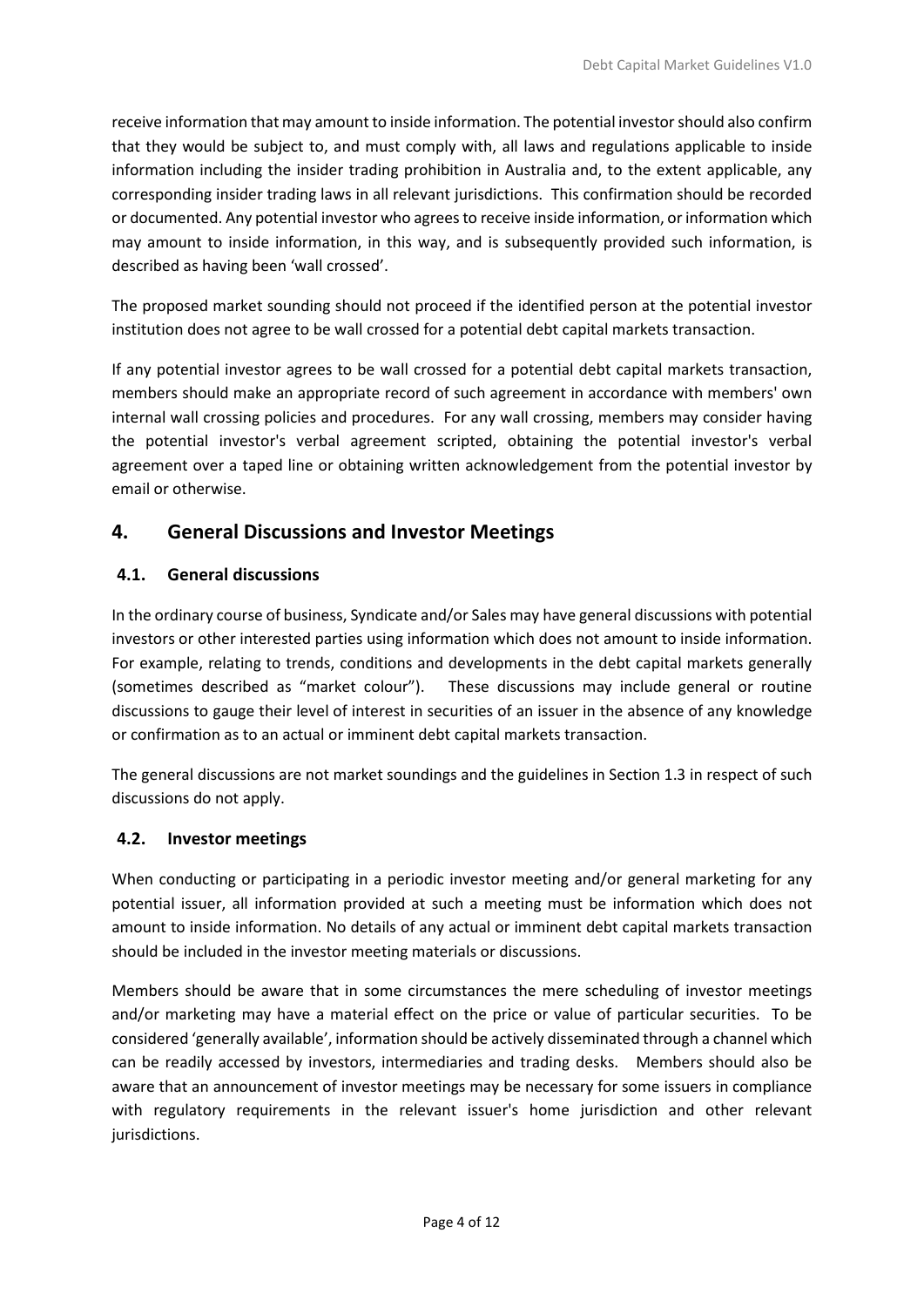# **5. Market Communication**

#### **5.1. General objective**

The integrity and growth of the market is underpinned by transparency and fairness. Primary market activity indicates the assessment of fair value prices for securities by investors and is an important indicator of prevailing market conditions.

Syndicate managers and issuers should give due consideration to the best interests of the marketplace and all its participants when managing communication on primary market activity and intentions.

#### **5.2. Information to be made generally available**

Consideration should be given to making information relating to primary issuance activity which is to be shared with public side market participants, other than under a formal wall crossing generally available to all market participants simultaneously and in a consistent form. To be considered 'generally available', information should be actively disseminated through a channel which can be readily accessed by investors, intermediaries and trading desks.

Information which may be made generally available includes:

- Roadshows, including specification of the roadshow as being deal related where relevant;
- Issuance intentions including:
	- o The tenor of issuance contemplated;
	- o Price guidance including revisions and the setting of pricing;
	- o Book updates;
	- o Final terms;
	- and
	- o Amendment exercises.

Syndicate managers should actively consider whether information has been appropriately disseminated by asking these questions:

- Would market participants not in possession of the information consider themselves to be at a disadvantage with respect to their activities relative to those who are in possession of the information?
- Is this information being made available to a number of investors other than under a wall crossing?
- If information is being made available to many investors, why not all?

#### **5.3. Market Communications should be factual and timely**

Market announcements should be objective factual accounts which provide the marketplace information from which it can form its own judgement.

Participants should seek to ensure information is made generally available on a timely basis and where relevant, the source and basis for information presented should be clear.

In the event it becomes clear that a prior statement is no longer accurate, this should be clarified through a subsequent update as soon as possible.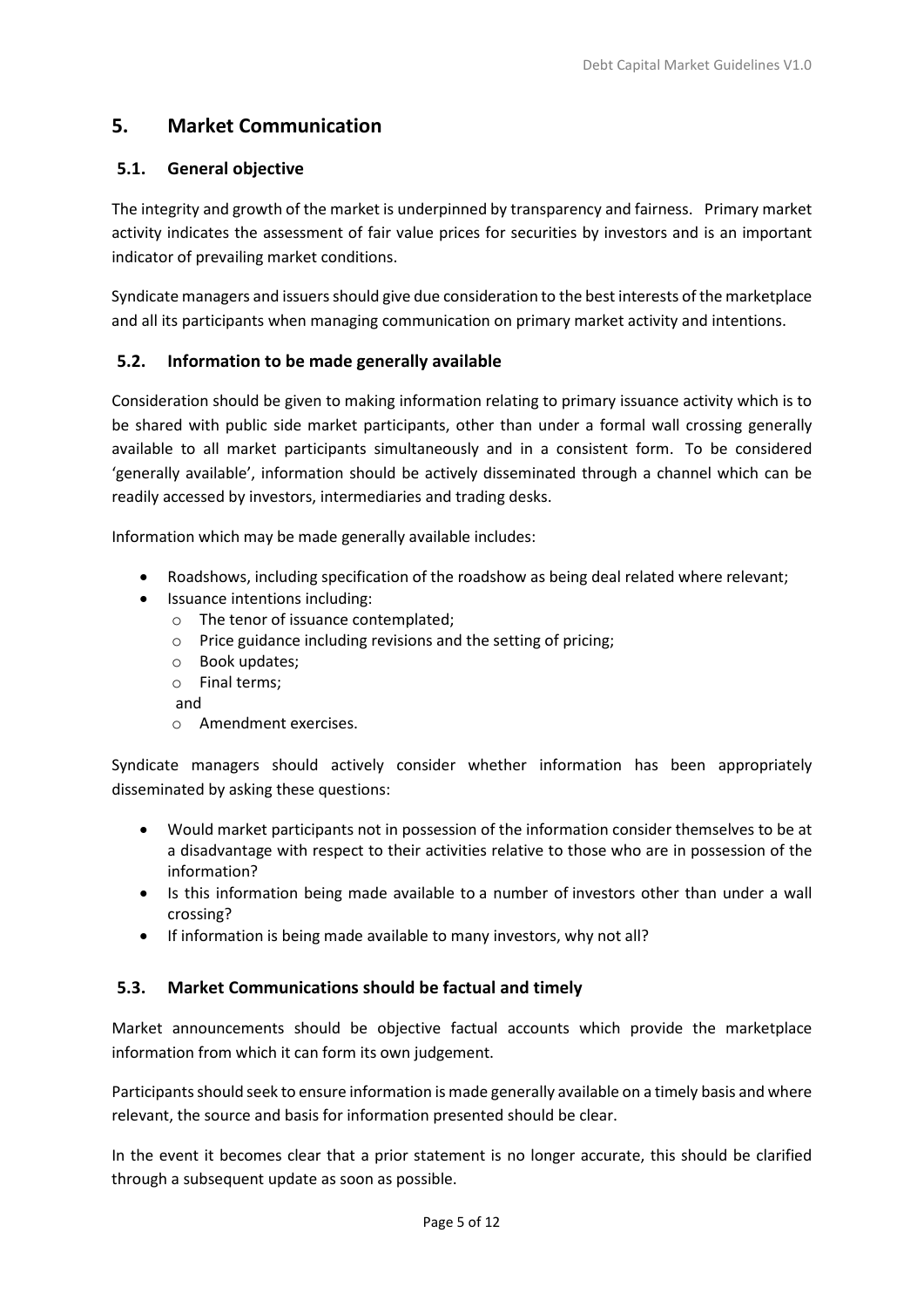Information should be sufficiently complete to be informative and to limit the risk that it may be misinterpreted.

Market announcements will by necessity include information in a summary form. Syndicate managers should make it clear that the information provided constitutes a summary and that the summary is accurate. Where information is sourced from supporting documentation and it is practical to do so announcements should reference the source document. Where supporting information is being made available on request it should also be distributed on request to market participants.

Announcements will need be customised according to the specifics of a transaction or process.

At the discretion of syndicate managers and issuers, a non-deal roadshow announcement might be contemplated for visibility but is not considered necessary. However, syndicate managers and issuers should consider whether a cooling off period is appropriate prior to a transaction following engagements which have not been flagged to the market by way of an announcement.

#### **5.4. Transaction announcements**

The principle of transparency to the market applies to transaction announcements. It is standard practice for all deal roadshow and transaction mandates, along with launched transactions to be announced to the market in a transparent manner. This is typically done through an announcement to financial media outlets.

The standard formats for these announcements are set out in the Debt Capital Market Primary Market Conventions.

#### **5.5. Institutional Investor Communications**

This section covers institutional investor interactions in the pricing and bookbuild phases. Reference should be made to Section 1 of these guidelines regarding pre-deal interactions

#### **5.5.1. Split lists**

Because of the relatively small size of the Australian market it may appropriate to use splits lists.

A 'split list' is a list of investors that is notionally allocated to each respective syndicate manager involved in the transaction. The respective syndicate managers will be responsible for primary communication and dealing in respect to their investor split list on the transaction. Split lists are used to avoid an investor being contacted with the same information by each syndicate manager involved in the transaction.

An equitable list is determined among the syndicate of target investors. Each syndicate member then chooses one list e.g. list A, B, C, or D.

Investors should be advised by a syndicate manager that they have been allocated on a transaction. If an investor does not want to be on a split list, they can make this election or alternatively choose another syndicate manager on the transaction to deal with.

Syndicate managers should work in a collaborative manner in relation to the operation of a split list, working in the best interest of the transaction.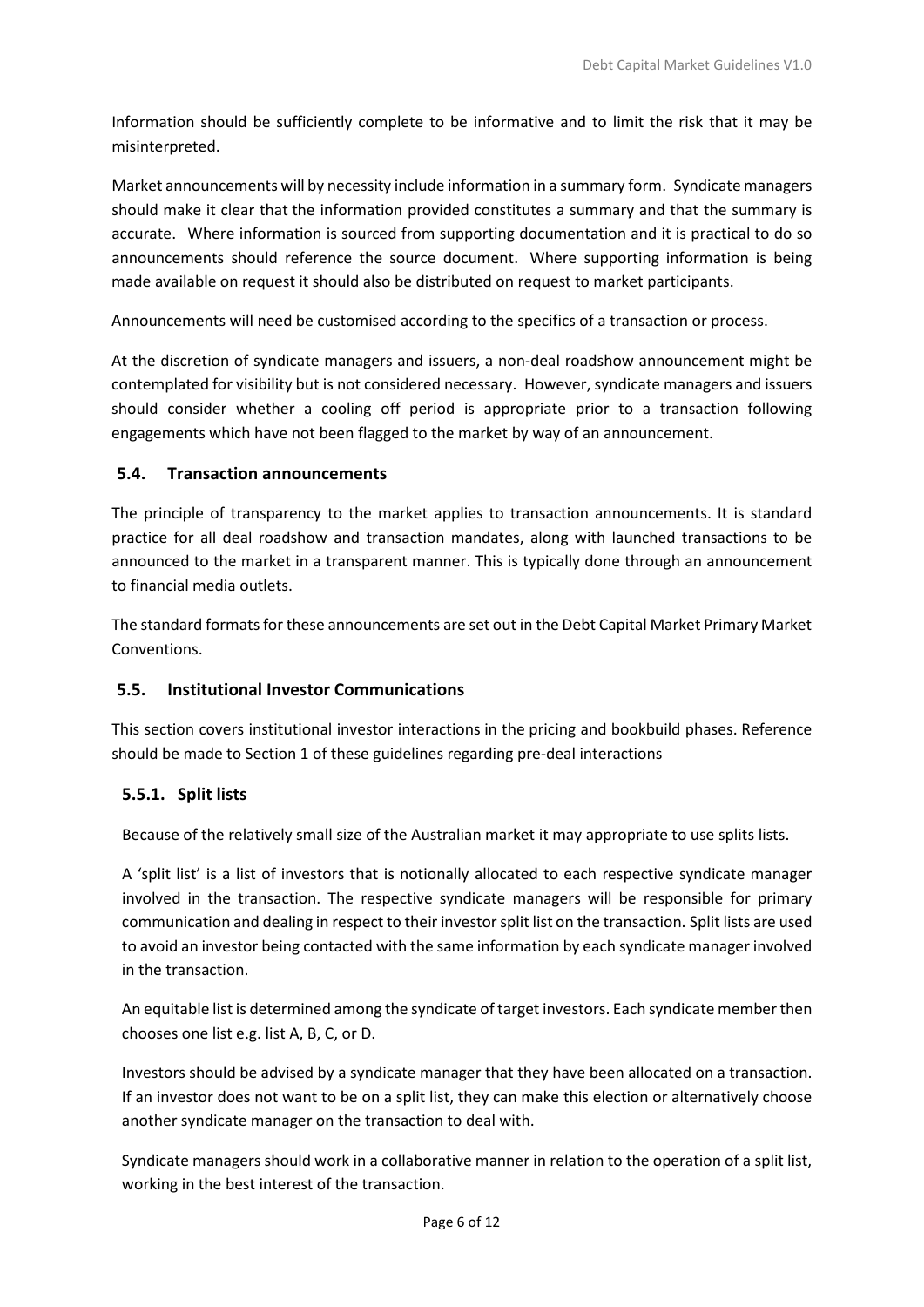#### **5.5.2. Disclosure of Joint Lead Manager (JLM) orders**

Investors often express an interest in knowing the proportion of debt securities bid for by trading desks associated with JLMs, as this can form part of the decision-making process around their potential participation in a transaction. To meet this need, book updates in the AUD market now either specify the amount bid for by JLM trading desks in aggregate across the syndicate or exclude such amounts from coverage levels.

#### **5.5.3. Direct issuer access to eBooks**

Issuers should be provided with access to the eBook in order to view the bookbuild in real time.

#### **5.5.4. Investor timing for accepting and finalising hedges**

Once allocations are communicated to investors, an investor must provide final hedge instructions prior to the transaction pricing. Hedges should be confirmed as quickly as possible so as not to delay pricing of the transaction.

See also Section 8 on Reference Price Transactions

#### **6. Inflated orders**

It is not the responsibility of the syndicate managers to identify inflated orders. Syndicates accept orders in good faith on the basis of real interest.

However, syndicate desks must not knowingly accept inflated orders and should communicate to sales, investors and trading that orders must not be inflated. To guard against inflated orders from investors the following steps should be followed:

- Consistent messaging across JLMs that inflated orders will not be accepted.
- Syndicate to communicate to sales that orders should not be inflated and that any inflated orders will not be accepted.
- Sales to communicate to investors that orders should not be inflated and that any inflated orders will not be accepted.

If a syndicate manager takes the view that an order is unusually large (either compared to an investors' typical order size, or in relation to the deal size), then this may be a factor taken into account in the allocation of such an order.

All hedges should be communicated at the time that the order is placed, and no later than immediately before books close. The hedge should be representative of the investor's intentions, although is not treated as an indication only at the time of books close.

#### **6.1. Guidance on Price and Tenor**

Broad and consistent dissemination of price and tenor guidance provides market participants the same access to disclosure regarding potential primary market trades once a mandate has been given.

A 'tap' is a process that allows issuers to sell debt securities from past issues. The debt securities are issued at their original face value, maturity and coupon rate, but sold at the current market price.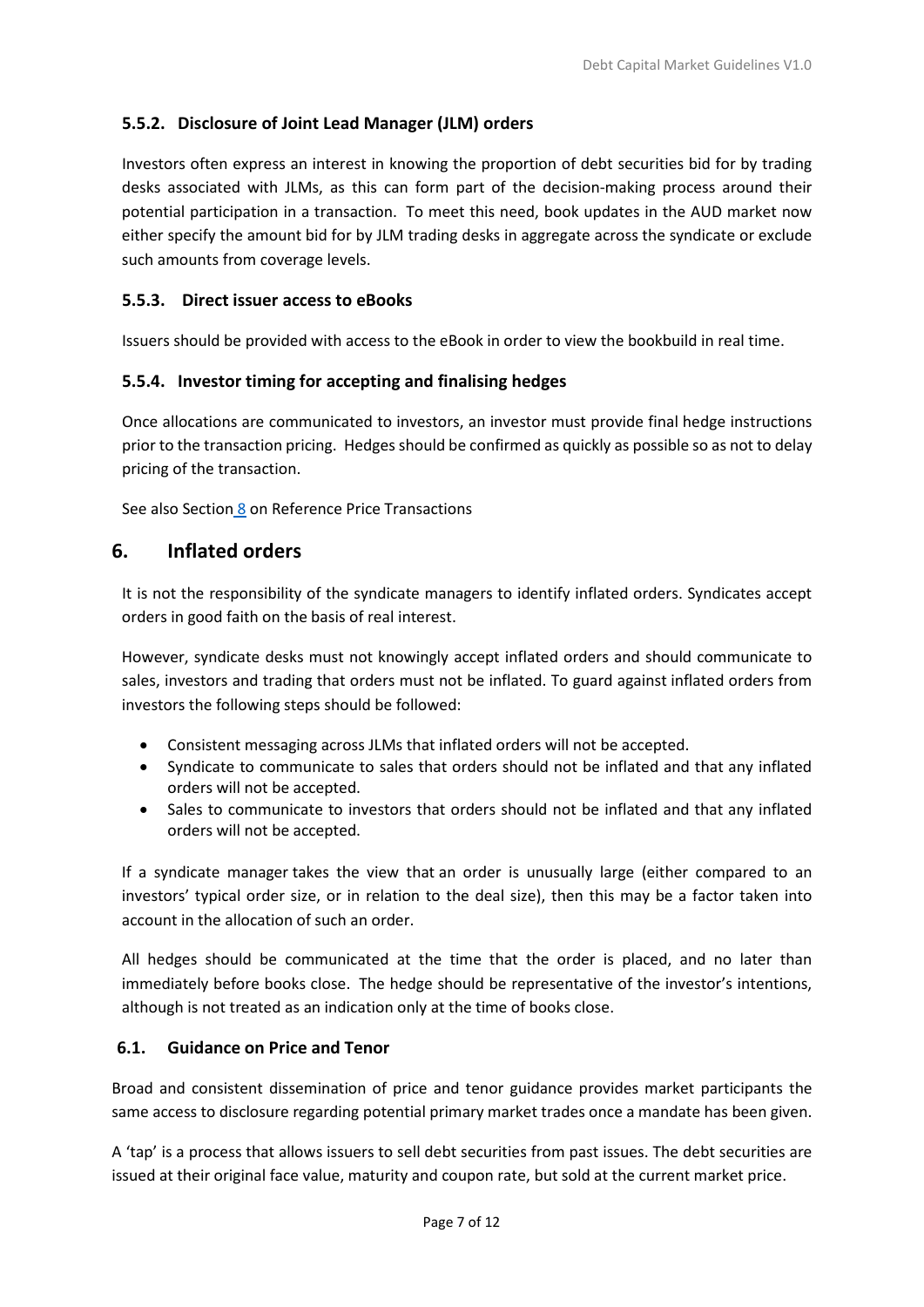Price and tenor guidance should be given for:

- Any new issue or tap of an existing issue that is subject to a bookbuild; and
- Any new issue or tap of an existing issue that is offered to more than one investor.

In respect of private placements to a single investor, price and tenor guidance is not needed for a tap of an existing issue, but it should be announced quickly after it is dealt. Price and tenor guidance is not relevant for any new issue to a single investor.

In the case where an issuer has sanctioned price and tenor guidance, disclosure of price and tenor is to be made to the broad market through a media release before this information is shared other than under an official wall crossing. For example, a Bloomberg alert or other common debt market communication.

For the avoidance of doubt, the distribution to investors of readily available public information such as secondary pricing or comparable issuance pricing in markets can be done in conjunction with market standard mandate announcement language, which is illustrated in the Debt Capital Market Primary Market Conventions.

#### **7. Allocations**

#### **7.1. ASIC Guidance**

ASIC has provided guidance on allocations in debt capital market transactions in [Report 668.](https://download.asic.gov.au/media/5791465/rep668-published-22-september-2020.pdf) ASIC expects licensees to have policy and procedures setting out their process for managing allocation recommendations that:

- require issuers' allocation objectives and preferences to be the primary consideration and maintain records of transactions, including allocation recommendations and decisions
- avoid or manage potential conflicts of interest
- consider a range of factors to ensure a fair and efficient allocation process, and
- are discussed with issuers before the commencement of a mandate and are available to investors.

Issuers generally have very clear objectives for the amount they wish to borrow in advance of any deal announcement. These views are unlikely to be materially changed by the size of an order book even if orders on a new issue exceed the issuer's planned offering.

Once order books are 'closed', and prior to the pricing of the new issue security, orders cannot be retracted by investors. If investors are concerned about moves in underlying interest rate environment, then all orders submitted should have clear limits stated prior to books closing.

#### **7.2. Potential Factors to Consider when Allocating Order Book**

Allocations should not be made as an inducement for the payment of compensation in respect of unrelated services, in consideration of past or future awards of corporate finance business, or expressly or implicitly, conditional upon the receipt of other orders for investments or the purchase of other services.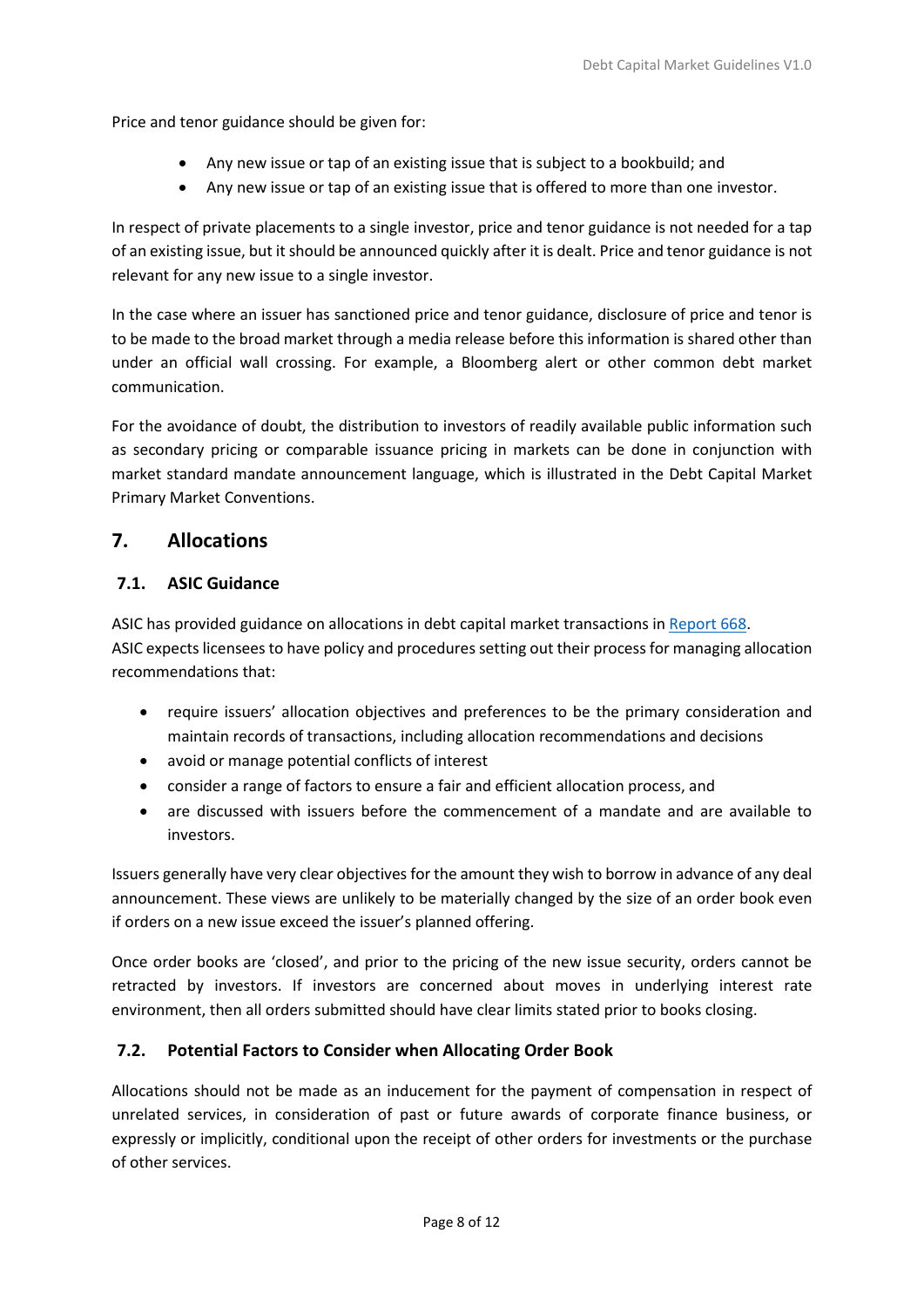The allocation preferences objectives and decisions of the issuer are primary considerations to be followed in the allocation of the order book by syndicate managers. Other potential factors which may be taken into consideration when allocating an order book include:

- Applicable target market for the debt securities.
- Total oversubscription of the order book versus the size of the deal to be allocated
- Selling restrictions in the jurisdiction(s) applicable to the investor
- Avoidance of allocations in inconvenient or uneconomic amounts
- Investor characteristics
	- Specific investor preference of the Issuer
	- Investor type
	- Geographical preference of the Issuer
	- Mix of investors to aid secondary market liquidity
- Investor behaviour
	- Pro-active expressions of interest in terms of price or quantity in the marketing and pre-marketing process
	- Size of investor interest
	- Participation in liability management exercise
	- Track record in investing in the Issuer's past debt securities
	- Track record in investing in sector/issue type
	- Timing of the investor's interest in the deal process
	- Price or spread limits given by the investor
	- Length of the investor's expected holding period for the securities
	- Geographical location of the investor
	- Level and timing of engagement in transaction process: pilot fishing; market sounding (on wall crossed basis or otherwise); pre-deal investor education; roadshow meetings; one-on one; group; and other such as reverse enquiry.

#### **7.3. Issuers and Syndicate managers**

Once an order book is closed, and prior to a pricing call being scheduled, the order book needs to be allocated. The common approaches for conducting the allocation are by:

- a) Syndicate managers<sup>2</sup> in conjunction with the issuer;
- b) Syndicate managers solely; or
- c) Issuer solely.

Before pricing, the syndicate managers must communicate the allocations to all customers who left orders – it is common practice to use electronic web-based systems to do so.

#### **7.4. Investors**

<span id="page-10-0"></span>Investors are expected to make their investment decisions based on transaction fundamentals, such as the issuer's business, the proposed terms of the issue and the investor's portfolio needs, rather than anticipated demand from other investors. If the issuer or a syndicate manager has a reasonable

<sup>2</sup> Also commonly referred to as Joint Lead Managers (JLMs)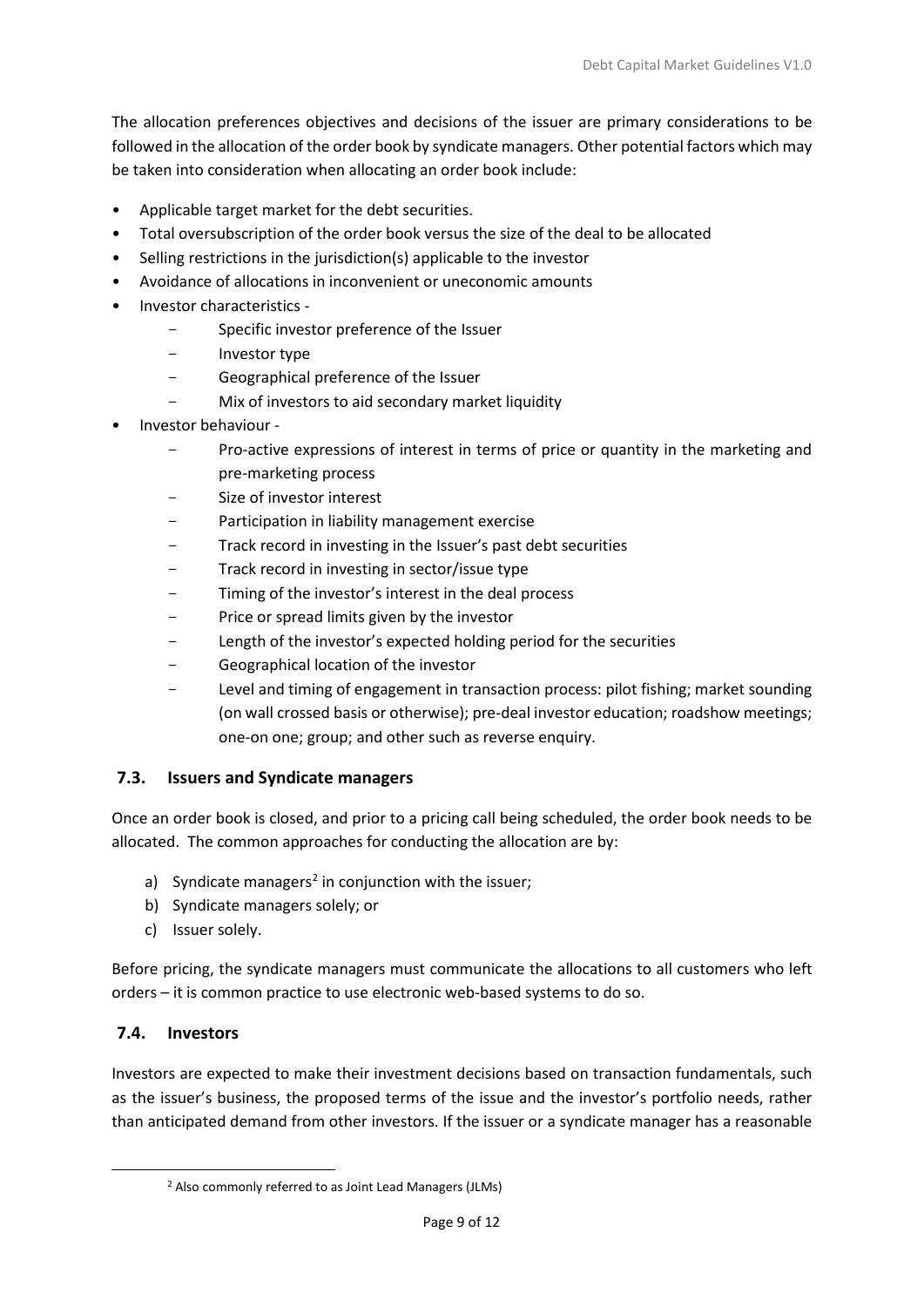belief or an indication that the investor's demand level differs from the true extent of its interest, or observes behaviours which are not consistent with the objectives and expectations of the issuer, it is fair to other investors to take this factor into consideration during the allocation process.

It is considered good market practice that once an order book is made 'subject', investors are to refrain from retracting orders unless there is a material move in price guidance or underlying market conditions.

# **8. Reference Price Transactions**

#### **8.1. General nature**

In conjunction with syndicated debt issues it is common for Reference Price Transactions (RPT) to be entered into, which includes transactions known as a closing price order, and end of day order. All terms (including financial instrument, buyer, seller, notional, settlement date) except the execution price, are agreed and specified at the outset of the transaction. A mechanism to determine the execution price is also agreed, through later market observation of a reference price. The risk manager will in most instances be hedging its exposure under the RPT from the time the transaction terms have been agreed, and this hedging may continue through and beyond the reference time.

Since the transaction entails a risk transfer, at its discretion the Syndicate Manager as liquidity provider of that risk will hedge that risk, and this hedging activity can take place before, during or after the reference time. Hedges executed before the reference time could exert market pressure on the price of the underlying instrument, and thus affect the reference price level. From a commercial perspective, the ability to hedge the RPT before the reference time means the Syndicate Manager may be able to offer the client a lower spread than would otherwise be the case.

#### **8.2. Formation of the reference price**

Syndicate managers should be aware of and manage the possible conflicts of interest related to the formation and observation of the reference price inherent in RPTs. Conflicts may be particularly acute if the reference price is produced by the syndicate manager with whom the client has executed an RPT.

#### **8.3. Hedging**

#### **8.3.1. Handling hedging conflicts of interest**

The possibility of market pressure arising from Syndicate Manager risk management activity, and the related potential conflict of interest between the Issuer and the Syndicate Manager, is the key characteristic of RPTs. Hedging is the management of the risk associated with an anticipated transaction, designed to assist the resulting transaction for the client.

To handle hedging conflicts of interest:

• Syndicate managers may hedge for such purposes and in a manner that is not intended to disadvantage the Issuer.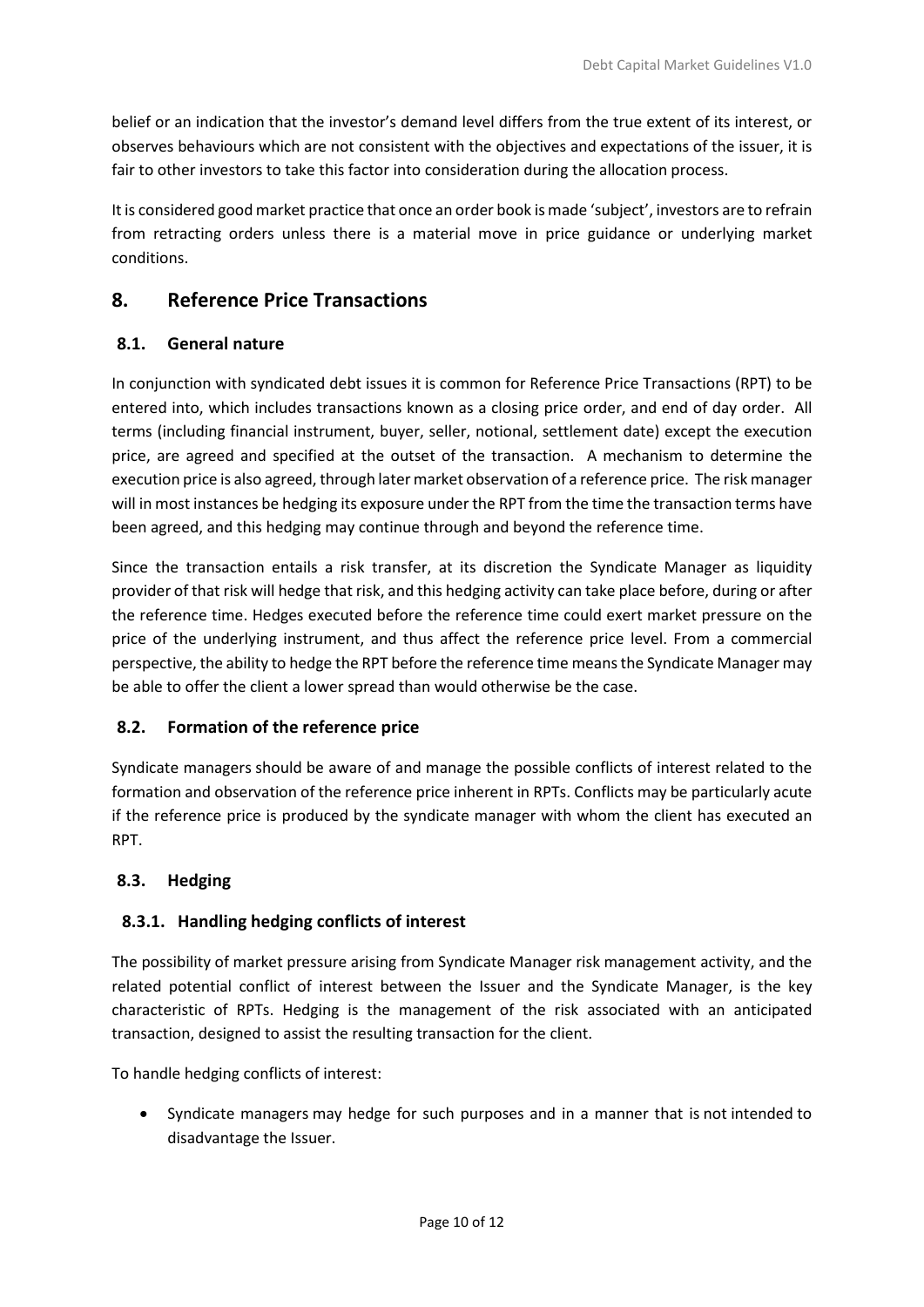- Syndicate managers should communicate their hedging practices to the Issuer in a clear manner meant to enable clients to understand their intentions and actions in the market.
- Syndicate managers should ensure that the Issuer is aware of the key mechanics of RPTs, in particular the fact that hedging can take place before, during or after the reference time, by making clear in its terms of business or otherwise by disclosure to the Issuerthat the syndicate manager observes these Guidelines and internal procedures.
- The control environment should manage individual traders with regard to which risk, and client flow they are handling, particularly if they are dealing with their own.

#### **8.3.2. Sole intention is risk mitigation**

Syndicate managers should ensure that the sole intention behind their hedging is risk mitigation.

Hedging is expected to be restrained and in keeping with the atmosphere of the market on the day. A syndicate manager should have regard to the effect its hedging of an RPT might have on the reference price and should balance the objectives of its hedging strategy against the possibility of putting undue pressure on the reference price, recognising that some price pressure is to be expected as risk is passed, particularly for large transactions or transactions in less liquid markets.

Specific factors to be considered in determining whether hedging practices are acceptable or not include:

- a) Hedging should generally be at a pace consistent with normal market volumes at that time of day in the relevant instrument (adjusted as necessary for the volume implicit in the RPT itself, and recognising that this may not be possible for illiquid instruments).
- b) Hedging should be designed to neutralise the risk of the syndicate manager portfolio (including all its RPTs) and should not be undertaken for the purpose of creating a new significant open risk position.
- c) Hedging activity can take place before, during or after the reference time and although volatility can be due to many factors, a reasonable hedging strategy would not be expected to induce materially higher volatility of the reference price around the reference time and may mean hedging after that time needs to occur to mitigate such volatility.
- d) Hedging should not result in undue pressure on pricing around the reference time.
- e) Over-hedging (i.e. hedging more than required to cover the syndicate manager's risk) should not take place other than where it is a necessary consequence of appropriate hedging activity, such as where the relevant hedging instrument is only available in a size greater than that required to hedge the RPT.

#### **8.3.3. Management of aggregate position hedging**

It is common for dealers to be handling other client transactions, or to be managing their own risk during the hedging time frame of an RPT, and all these activities are usually done on a portfolio basis.

Risk managers should manage their aggregate positions in a way which is consistent with these Guidelines. It can often be impractical to assign individual hedging transactions to individual RPTs so